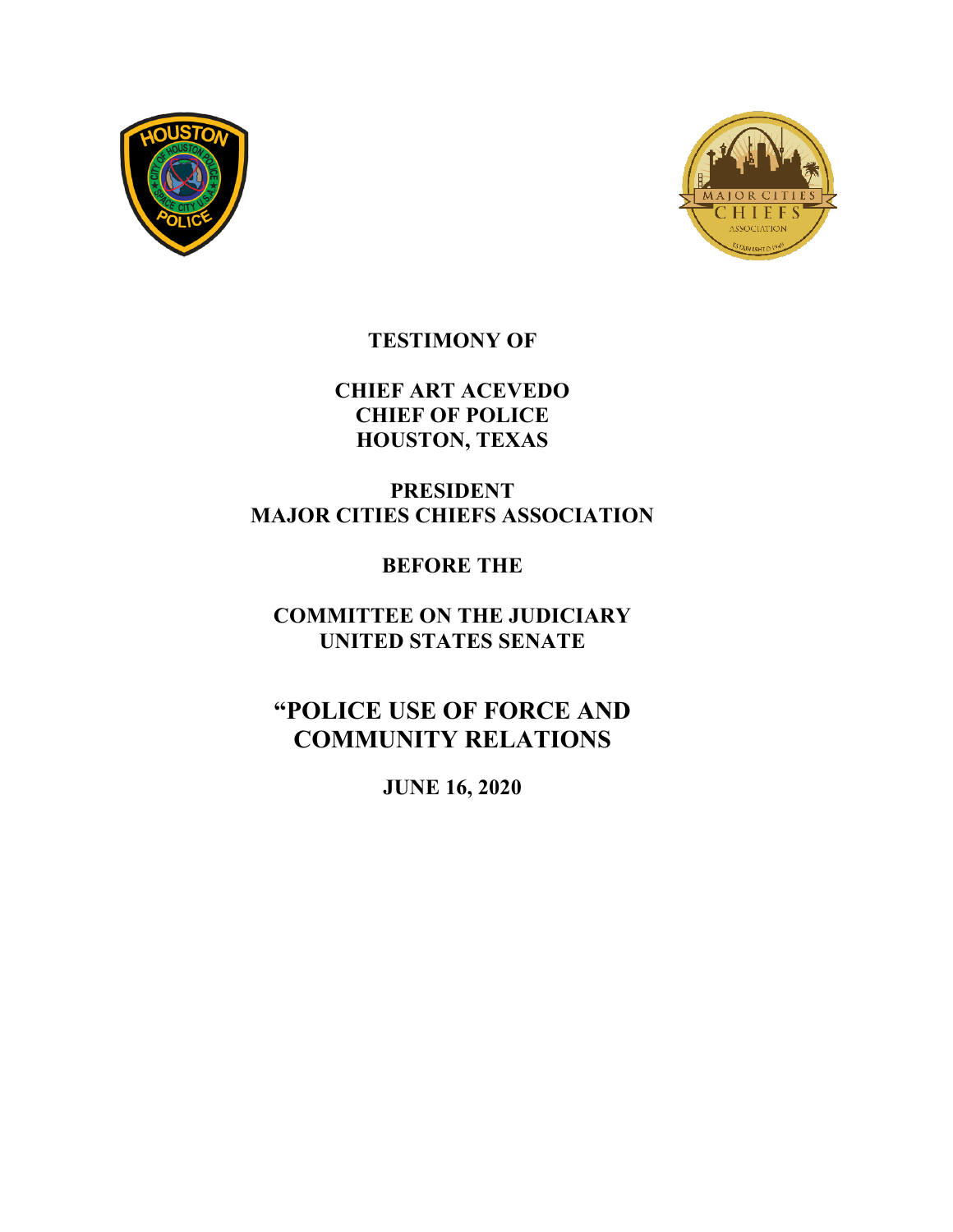Chairman Graham… Ranking Member Feinstein… and distinguished members of the Committee:

Thank you for the opportunity to participate in today's hearing. I appear before you today as the Chief of Police for Houston, Texas, which will soon be the third largest city in the country and is the most ethnically diverse metropolitan area in the United States. It is also my privilege to testify on behalf of the Major Cities Chiefs Association (MCCA), a professional organization of police executives representing the largest cities in the United States and Canada, of which I currently serve as President.

The death of George Floyd – a child of God raised in Houston – is deeply disturbing and rightfully shocks the conscience. By any measure of professional policing, the actions of those officers that led to Mr. Floyd's death while in their custody were criminal and inconsistent with the training and protocols of the law enforcement profession. We continue to extend our deepest sympathies to the Floyd family and will continue to lift them in prayer during this difficult time.

Mr. Floyd is one of far too many African American men and women who have unjustly lost their lives at the hands of police officers. There is no denying that changes must be made. Out of crisis comes opportunity, and we must capitalize on it to institute meaningful reforms that not only enhance public safety, but more importantly, prevent future needless tragedies involving law enforcement and the people we have sworn to serve and protect.

Many reforms are currently being discussed at the national and state level and all must be vetted to ensure they are sustainable and will be the meaningful impact our communities are calling for. Reaction without thoughtful deliberation and absolutes are irresponsible. As we look towards legislation, we need to take care that the needs of our diverse communities are reflected in the policies put forth. Again, this is a time to listen, learn, and to act.

#### **Criminal Justice System Transparency**

The criminal justice system is complex, and it is imperative that we acknowledge the police are just one element. The system is deeply interconnected with the courts, judges, prosecutors, and probation, just to name a few, and while the police are only one component, we are the most visible. If we are serious about enacting sustainable reforms, we must address the issues that exist within every element of the system. The systemic challenges we are here to discuss today are not just a policing issue, it is a criminal justice problem.

Current local government efforts across this nation are putting our communities at risk as felony offenders, including violent felons, are going in one door and out the other. The theory that it is unconstitutional to hold offenders, even murder suspects, pre-conviction comes at the expense of community safety. The MCCA supports individual risk assessments conducted for each person charged with a violent crime being considered for release. Assessments must take into account the crime(s) committed, public safety threat posed, criminal history, and proclivity to reoffend. Common sense has been thrown away as reform efforts have placed the interests of career criminal above the interest of victims.

Injecting transparency into every facet of the criminal justice system is long overdue. Local law enforcement has and will rightfully continue to be under the microscope, and the public has the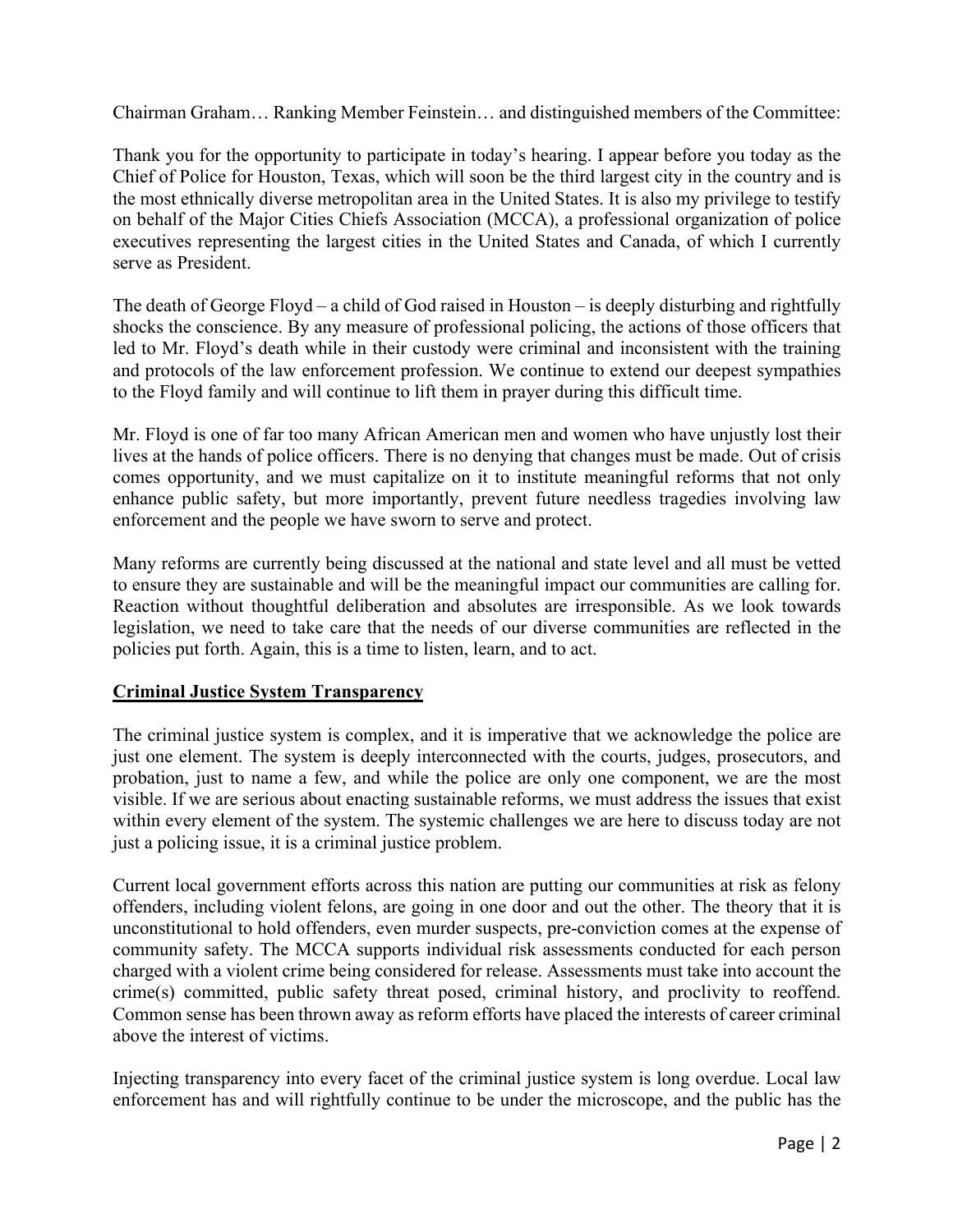right to know what goes on behind closed doors relative to judges and district attorneys. Ensuring fairness and equity in public safety requires transparency that goes well beyond the role of local law enforcement and again, encompass the entire criminal justice system. As a society, we must make better informed decisions that can only come with systemwide transparency.

## **Defunding Police**

It is undeniable that law enforcement plays an important role in our communities. Ensuring public safety is no small undertaking as the law enforcement profession remains extremely complex. No two calls for service are the same and each requires a different set of skills to navigate safely and effectively. The call to defund the police in order to address the social and economic ills of our nation, prior to actually addressing our social disparities, is largely a false equivalence. As illustrated in one MCCA member city, police respond to an average of 1.2 million calls for service annually that disproportionately originate from communities of color who are already grappling with the socio-economic challenges plaguing many American communities. To simply defund the police without a concerted effort to address the root causes behind emergency calls for service is wrought with strategic missteps that could ultimately increase the need for police service in the poorest of communities. Social psychologists have noted calls to defund the police without making strides to improve causal factors would strip away a critical resource. Building healthy communities thereby lessening the need for police presence and intervention must occur prior to any discussion regarding the defunding of American law enforcement<sup>1</sup>.

Our communities deserve the highest quality service. History has shown that underfunding police can have disastrous consequences and hurt the communities most in need. Appropriate police funding is more critical now than ever before to ensure that police agencies have the funding for investments in technology that provides accountability (body worn cameras), recruitment (hiring unbiased service minded professionals), and training (cultural competency, implicit bias, deescalation).

We must balance upholding the law while showing compassion and assisting those in need. We must take actions that are sometimes unpopular while continuing to build and maintain trust with the communities we serve. The overwhelming majority of police are good people and faithful public servants who put their uniform on every day willing to make the ultimate sacrifice. We cannot let the actions of bad cops let us lose sight of that fact. We all must judge each other through the prism and content of our individual hearts, and not through the prism of color or the uniform we wear.

## **Listen and Learn**

Now more than ever is a time for law enforcement to listen and learn from the communities we serve. We must listen to communities of color describe the challenges they face in society every day. We must listen when they tell us their interactions with law enforcement are different than those of white people. We must listen to the officers in our own departments who are part of those

<sup>&</sup>lt;sup>1</sup>Sault, S. "To fix racism we need to start measuring it, says this psychologist." https://www.weforum.org/agenda/2020/01/this-psychologist-is-using-science-to-beat-racism/ (2020, January 23).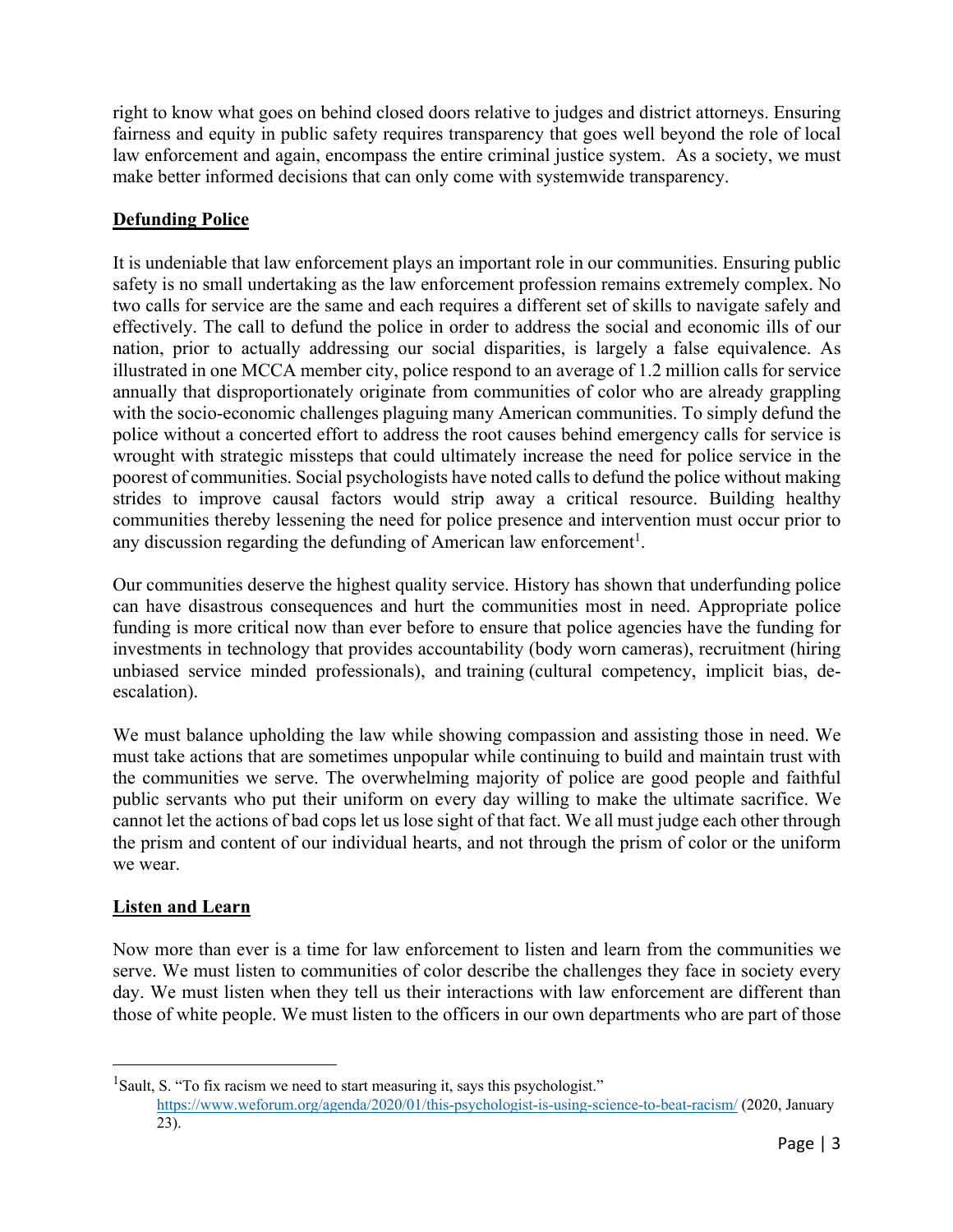communities when they share their experiences of being stopped off duty and confirm their experience is different, even though they have a badge in their pocket.

We must also learn from what is being shared with us. That includes being honest about and learning from our history. We must acknowledge that law enforcement's past contains institutional racism, injustices, and brutality. We must recognize that policing has had a disparate impact on disenfranchised communities, especially communities of color and poor communities. By listening, learning, and then fostering dialogue, we will take the first steps to help effect needed change.

## **Use of Force**

Any time an officer uses force in the line of duty, it is a serious matter. Above all else, use of force policies must prioritize the sanctity of life; of officers, suspects, and bystanders. Agencies need to have comprehensive, updated, and clear use of force policies that contain lawful responses to resistance and promote accountability. It must be said that absolutes in policing are irresponsible and as we look towards legislation, we need to be thoughtful in our approach.

There is currently no national use of force standard and recent attempts at establishing a national consensus faced disagreement based on the myriad of laws, standards, and community desires and needs. While no national standard exists, several components remain ubiquitous throughout the U.S.; a duty to intervene, and the use of de-escalation tactics and techniques.

As a law enforcement executive, I have personally made it clear to the men and women of the Houston Police Department that unless in a fight for your life, an officer should never use a neck or carotid hold. Officers take an oath to serve and protect, and no matter the situation, if a fellow officer witnesses excessive force, they have a duty to intervene. De-escalation should be employed when safe and feasible, under the totality of the circumstances, in order to gain voluntary compliance. Officers must slow down their decision making in critical moments. It is important to think before acting – analyze all the relevant factors and the tools at their disposal – to ensure the action taken does not unnecessarily endanger members of the community, suspects, and officers. All available efforts should be taken to resolve situations as peacefully and safely, as possible, for all involved parties.

While most MCCA members already have use of force policies with these elements, we encourage law enforcement agencies that do not to adopt them as quickly as possible, and we welcome the opportunity to work with Congress in this arena.

In the wake of the recent civil unrest, there has been a push to prevent law enforcement from using less than lethal tools. Let me be crystal clear – the decision to deploy a less than lethal tool is not taken lightly. It is done for the explicit purpose of preventing chaotic situations from becoming a threat to public safety. These mechanisms ultimately save lives and we must ensure law enforcement has access to these tools, are properly trained, and know when it is appropriate to deploy them.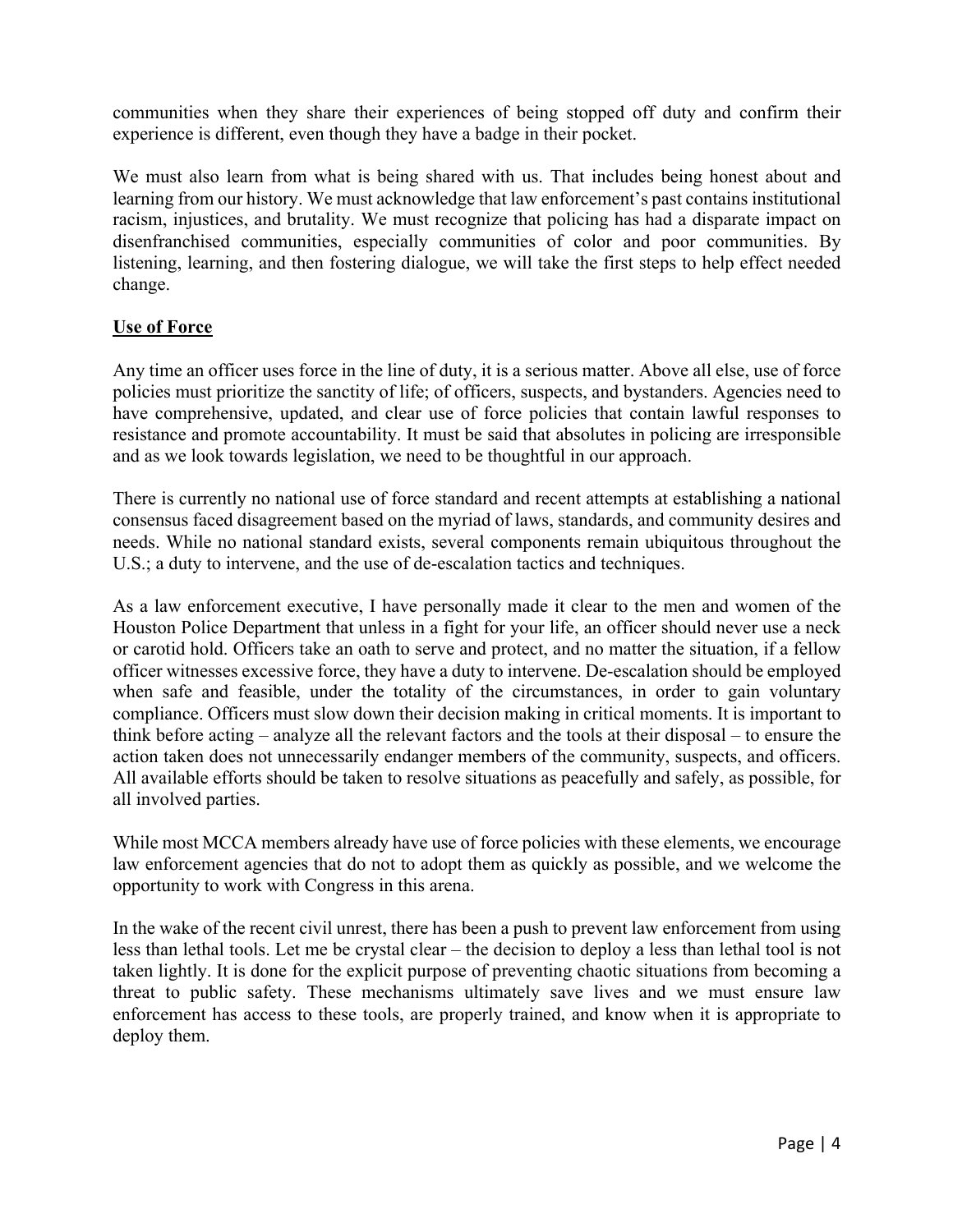#### **1033 Military Surplus Program**

Calls to eliminate the 1033 military surplus program are misguided. The equipment is not the problem – oversight and accountability are. Communities have the right to know what equipment is being provided, how it is being used, what are the policies and procedures for use, what is the oversight, and what is the command and control.

In areas of our nation that are fiscally stressed, the 1033 program enables departments to obtain support that is otherwise cost prohibitive. There are many lifesaving examples including in San Marcos, Texas, when police used an MRAP to rescue children during the historic floods of 2015 and in 2016 when local law enforcement responded to the Pulse nightclub shooting with armored vehicles to rescue those trapped inside.

Given the current budget environment and increase in use of heavy weaponry by active shooters and violent criminals, the 1033 program will continue to be an important resource for local law enforcement. The MCCA supports enhanced accountability measures to ensure proper use, to keep available the most needed equipment, to ensure transparency, and to maintain public confidence.

## **Accountability**

It will be difficult for law enforcement to address systemic challenges without a sustained commitment to accountability. Law enforcement is entrusted with a solemn responsibility – ensuring public safety – and that must be taken seriously. From academy recruits to the chief, we must hold ourselves to the highest standards and always strive to do better. Being accountable to the public means having zero tolerance for any action that jeopardizes public safety or violates the trust of the communities we serve.

When any officer violates our high standards, it casts a shadow over the hundreds of thousands of police who dutifully serve and are committed to their communities. Law enforcement must do more to purge bad cops from our ranks. Officers must hold each other accountable and speak up when they see something that shouldn't be happening. If misconduct occurs, it must be dealt with decisively.

It's important to note, however, that every chief's administrative authorities are different and not everyone may be legally permitted to take immediate action. Labor agreements that many departments operate under make it an extremely lengthy process to terminate an officer, regardless of the seriousness of the misconduct he or she engaged in. Furthermore, arbitrators have the ability to overrule any disciplinary decision. There have been far too many situations where an officer who engaged in misconduct was removed from the force only to be reinstated by an arbitrator.

As law enforcement executives, we must ensure that officers who engage in misconduct are held accountable even when the misconduct comes to light at a later date. In some jurisdictions, the statute of limitations for misconduct is from the date the misconduct occurred, not the date of discovery. Since Chiefs only have a limited timeframe to conduct these investigations, usually between 90-180 days, having the clock start on the date of occurrence presents a challenge, especially when the misconduct is not criminal in nature. The MCCA believes the window for investigating misconduct should start on the date of discovery of the incident, not when the incident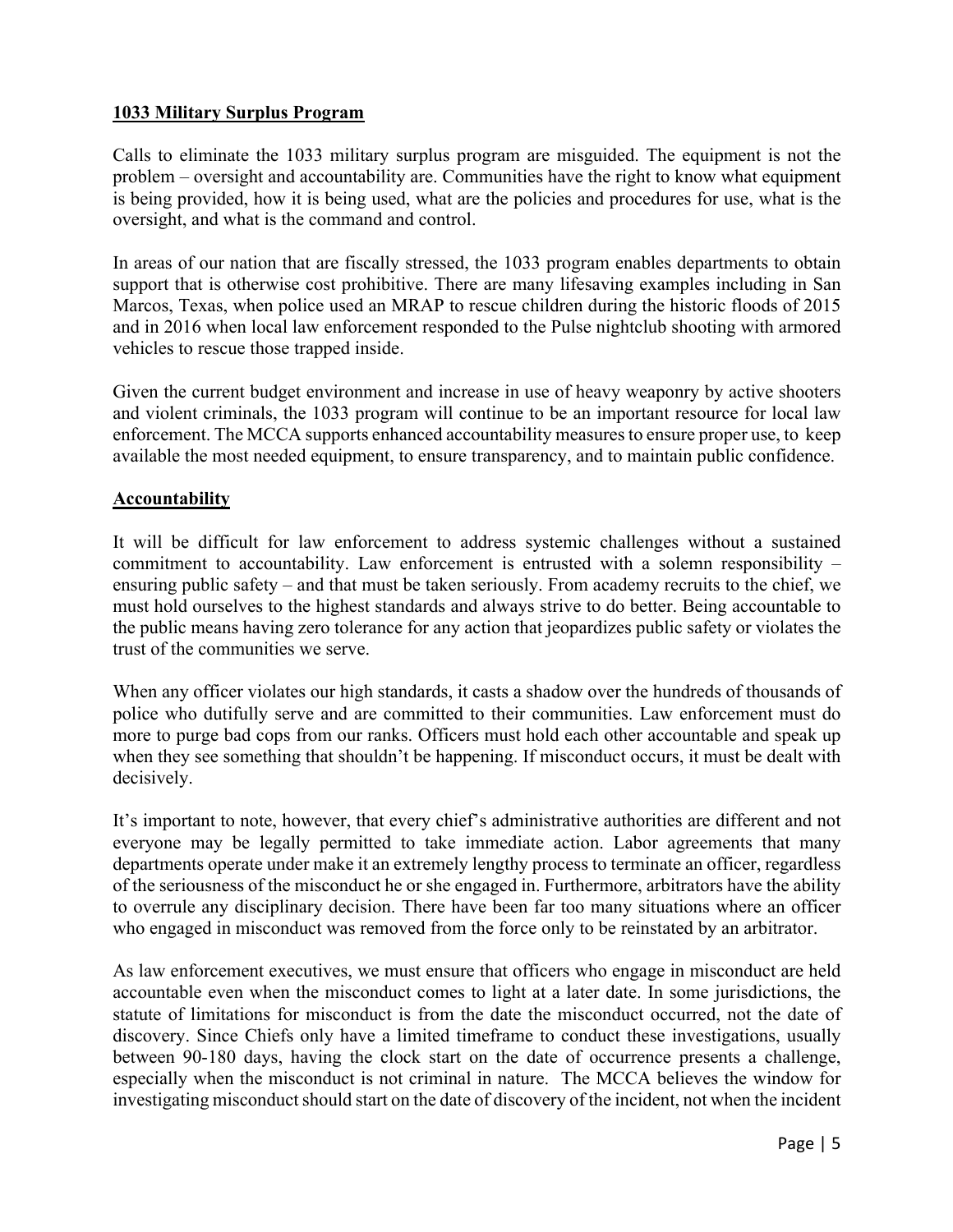occurred, and labor agreements, agency policies, as well as applicable local, state, and federal laws, should be updated accordingly.

Chiefs' inability to remove bad cops hurt department morale and further undermine the public's trust in law enforcement. We need help from Congress and state legislatures to address these challenges. In addition, as future labor agreements are negotiated, we must strike a better balance between providing due process and protections for labor while ensuring chiefs have the administrative authorities needed to hold officers accountable. We look forward to continuing to work with our police labor partners to ensure that, as a profession, we are meeting the high standards the public expects.

We must also address the issue of officers who have been terminated with cause only to get rehired by another department. Many refer to these individuals as gypsy cops – officers who are fired in one jurisdiction only to immediately resurface in another department. Many gypsy cops have exhibited troubling patterns of behavior that clearly do not meet the high standards of our profession, and too often engage in further misconduct at their new department. They undermine efforts to build trust with the public and frequently overshadow the outstanding work of good officers across our nation.

Legislatures must help us address some of the challenges that hamstring our vetting processes. For example, many states and local jurisdictions have laws that shield disciplinary records and misconduct complaints lodged against an officer. Injecting more transparency into recruitment and hiring processes will benefit each department and is a critical component of community trust and confidence.

Transparency is also an important aspect of accountability. Modern law enforcement agencies need to be data driven. Robust data collection and analysis can help inform decision-making and identify problems. It is important that police departments are transparent with the public about what is being collected and how it is being used. Sharing this information with the public keeps them informed, helps provide a clear rationale as to why a certain course of action was taken, and highlights the progress we are making in ameliorating systemic challenges. At the end of the day, this data belongs to the public because our authority truly is derived from the communities we serve.

While data collection is integral to MCCA member agencies, many departments have had to procure software systems at great expense, and many are still in need of costly technology. Any mandate to collect more data needs to account for associated infrastructure and cost, because unfunded mandates hurt both the police who are tasked with doing more with less, as well as the public who deserves accountability. Transparency breeds trust and trust breeds respect.

Technology like body worn cameras can ensure transparency during law enforcement's interactions with the public. The MCCA strongly encourages all agencies to utilize body worn cameras. The COVID-19 pandemic has strained municipal budgets and as a result, many departments have had to cancel or delay investments in body worn cameras. We call on Congress to assist local governments with obtaining this important piece of equipment that can help foster accountability.